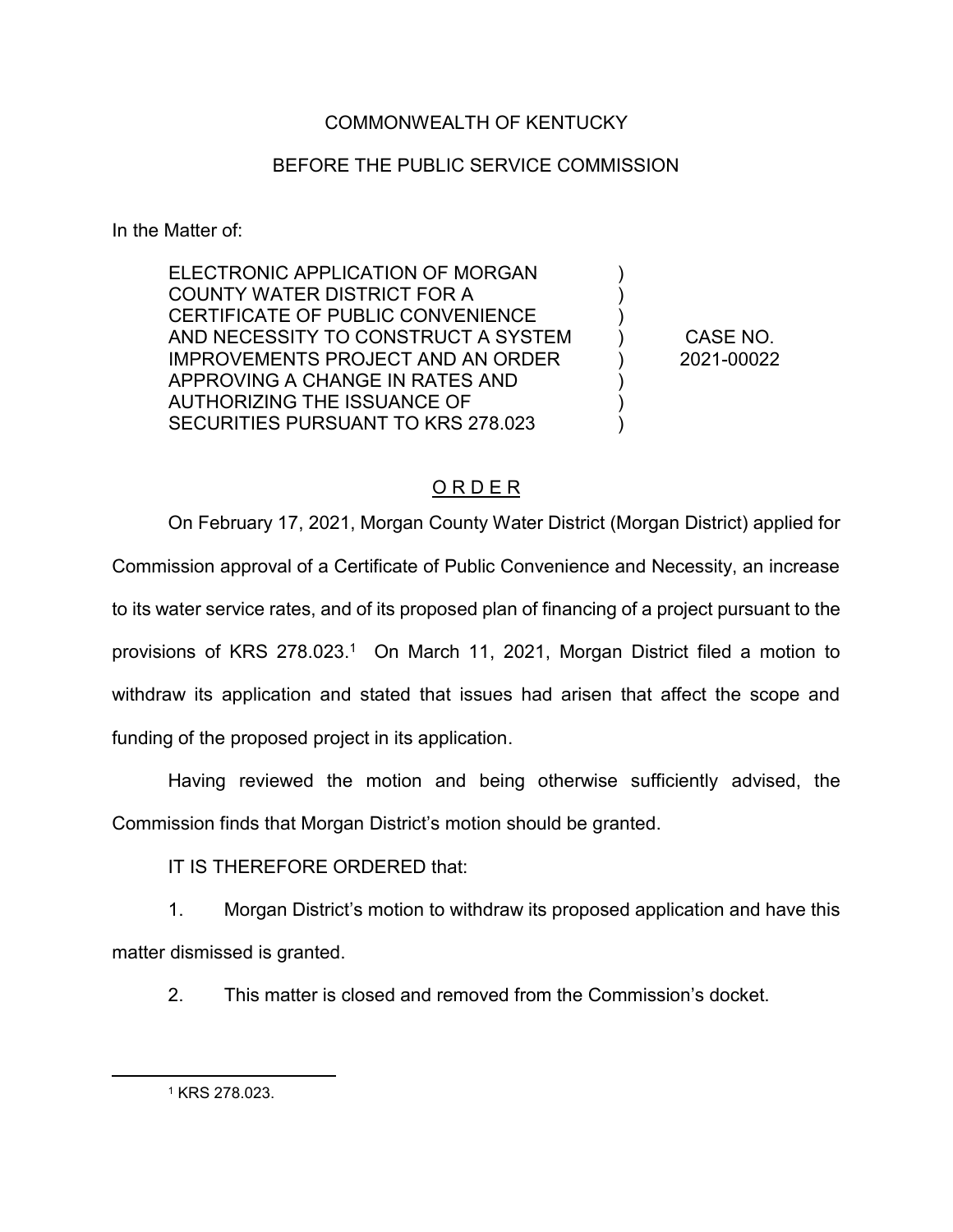By the Commission



ATTEST:

 $\Delta$ 

Executive Director

Case No. 2021-00022